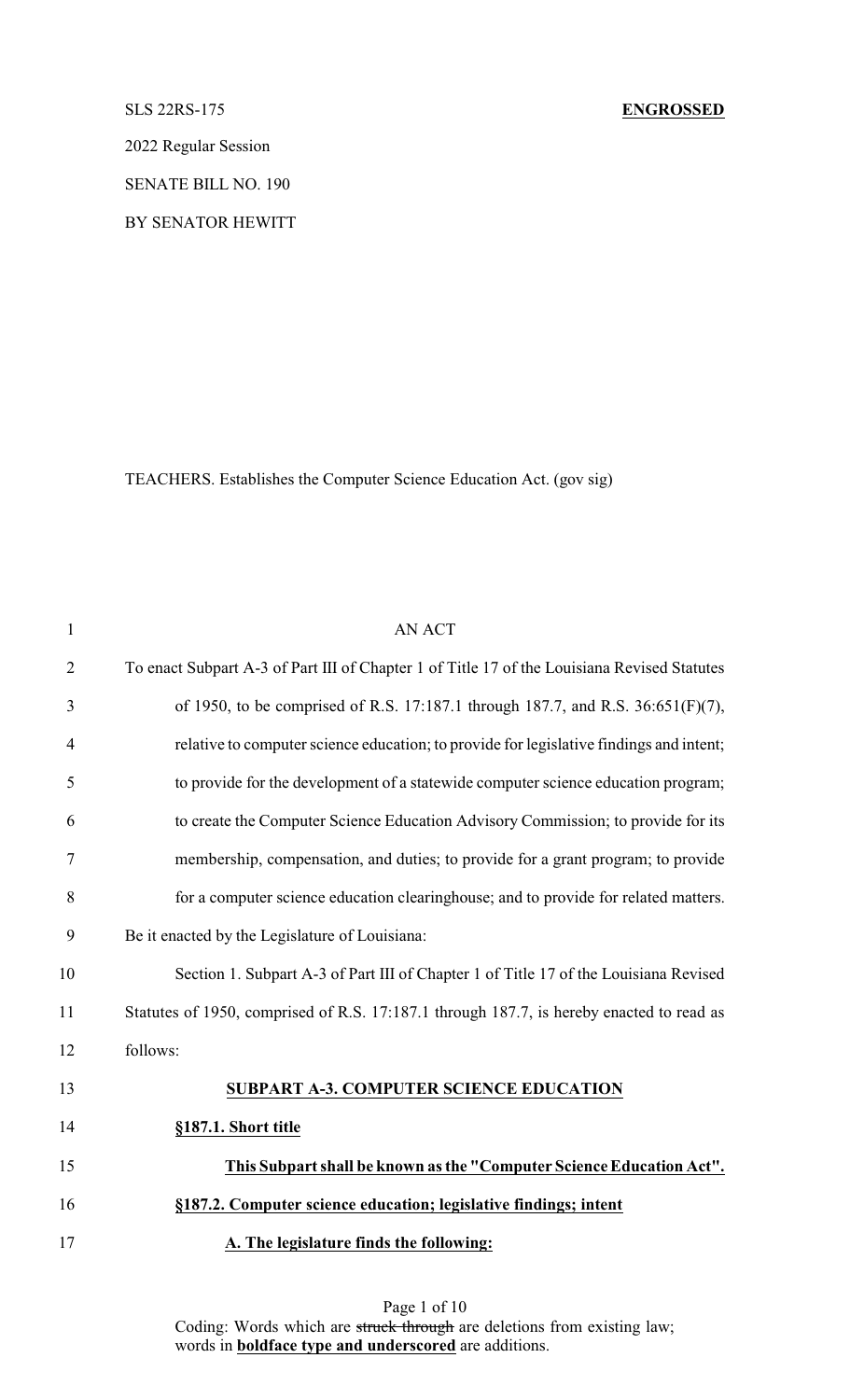| $\mathbf{1}$   | Computer science is a transforming industry that bolsters<br>(1)                  |
|----------------|-----------------------------------------------------------------------------------|
| $\overline{2}$ | productivity, drives innovation, and creates commerce.                            |
| 3              | (2) Knowledge of computer science and the use of technology is essential          |
| $\overline{4}$ | for all individuals, not just those working or planning to work in the technology |
| 5              | sector.                                                                           |
| 6              | (3) Cross-curricular instruction at all grade levels in computer science          |
| $\tau$         | will enhance student achievement in core subjects, increase student motivation    |
| 8              | for learning, and develop a skilled workforce.                                    |
| 9              | (4) Positions related to computer science are some of the fastest-growing         |
| 10             | in the global economy, yet many of those positions remain unfilled. In order to   |
| 11             | fill those positions, a comprehensive computer science education strategy needs   |
| 12             | to be integrated into the elementary and secondary grades that flows seamlessly   |
| 13             | into careers and postsecondary education pathways.                                |
| 14             | (5) In Louisiana, the fastest growing industry is Professional, Scientific,       |
| 15             | and Technical Services which is composed of much of the tech industry.            |
| 16             | Software developers and network administrators are among the ten fastest-         |
| 17             | growing occupations in the state requiring a college education, yet the state is  |
| 18             | producing fewer than half of the graduates needed to fill computer science-       |
| 19             | related jobs.                                                                     |
| 20             | (6) Successful completion of rigorous postsecondary computer science              |
| 21             | programs requires a thorough foundation at the elementary and secondary           |
| 22             | education level.                                                                  |
| 23             | (7) It is in the public interest that a comprehensive computer science            |
| 24             | education initiative be undertaken to ensure Louisiana has citizens who have the  |
| 25             | expertise to perform the technology skills embedded in most professions, who      |
| 26             | can meet the ever-increasing workforce demands in the technology sector, and      |
| 27             | who can envision and grow the next generation of technological advances.          |
| 28             | (8) In order to fulfill the need for a comprehensive computer science             |
| 29             | education, more teachers need to be trained to teach computer science and all     |

Page 2 of 10 Coding: Words which are struck through are deletions from existing law; words in **boldface type and underscored** are additions.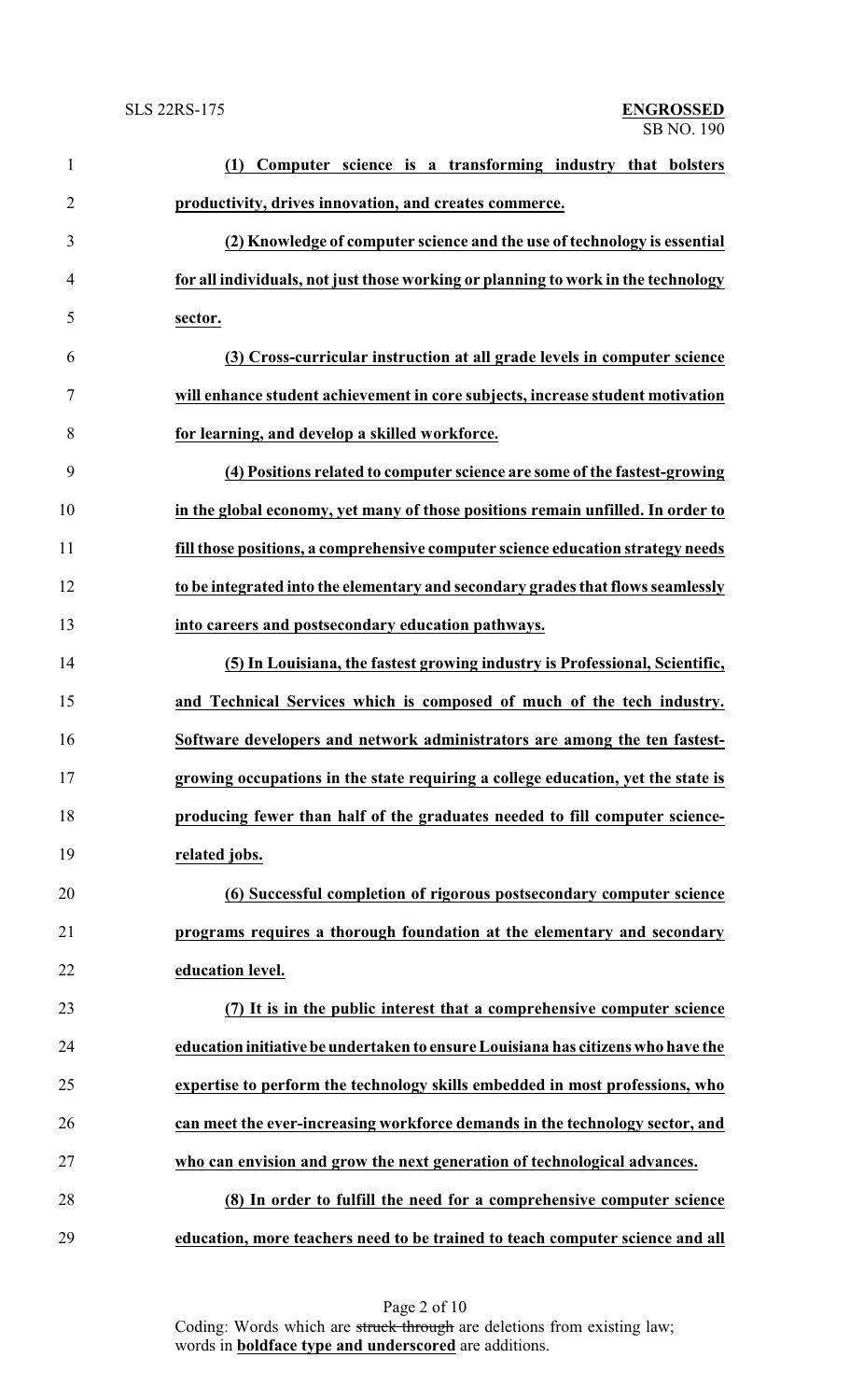| $\mathbf{1}$   | schools need to offer computer science courses.                                 |
|----------------|---------------------------------------------------------------------------------|
| $\overline{2}$ | B. It is the intent of the legislature to create a comprehensive statewide      |
| 3              | computer science education program that benefits all citizens, flows seamlessly |
| 4              | between all levels of education, and meets the needs of a dynamic and           |
| 5              | competitive economy.                                                            |
| 6              | §187.3. Computer Science Education Advisory Commission; establishment,          |
| 7              | members, purpose                                                                |
| 8              | A.(1) The Computer Science Education Advisory Commission, referred              |
| 9              | to in this Chapter as the "advisory commission", is established to provide      |
| 10             | recommendations to the State Board of Elementary and Secondary Education        |
| 11             | through the state Department of Education for the development and               |
| 12             | implementation of a state action plan for the delivery of education in computer |
| 13             | science in all public schools.                                                  |
| 14             | (2) The advisory commission shall be composed of the following                  |
| 15             | members:                                                                        |
| 16             | (a) One member appointed by the governor.                                       |
| 17             | (b) One member appointed by the president of the Senate                         |
| 18             | (c) One member appointed by the speaker of the House of                         |
| 19             | Representatives.                                                                |
| 20             | (d) The state superintendent of education, or his designee.                     |
| 21             | (e) A member of the State Board of Elementary and Secondary                     |
| 22             | Education, appointed by the board president.                                    |
| 23             | (f) The commissioner of higher education, or his designee.                      |
| 24             | (g) A member of the Board of Regents, appointed by the board president.         |
| 25             | (h) The executive director of the Louisiana Office of Student and               |
| 26             | Financial Assistance, or his designee.                                          |
| 27             | (i) The president of the Louisiana Community and Technical College              |
| 28             | System, or his designee.                                                        |
| 29             | (j) The president of the Louisiana State University System, or his              |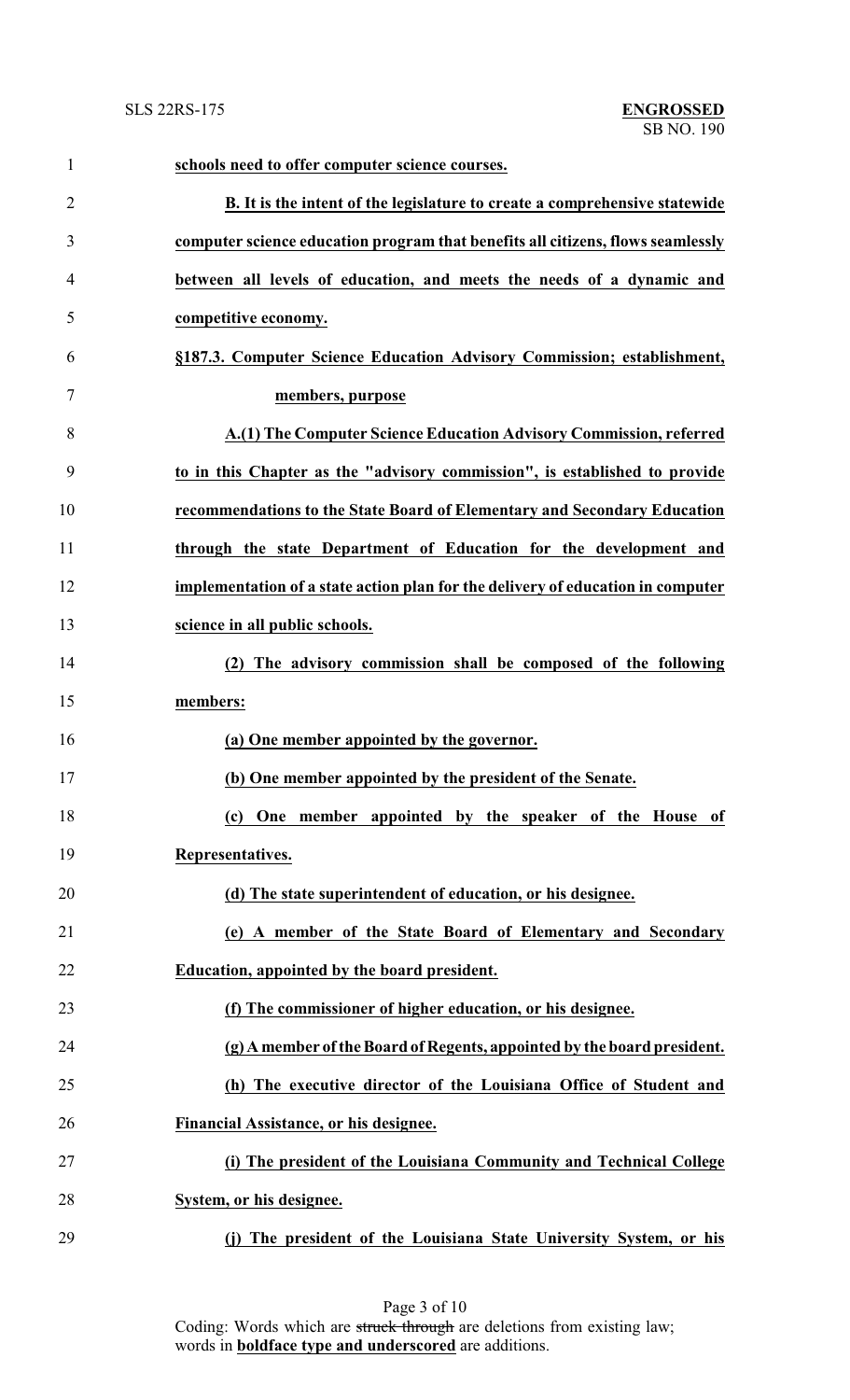| $\mathbf{1}$   | designee.                                                                    |
|----------------|------------------------------------------------------------------------------|
| $\overline{2}$ | (k) The president of the University of Louisiana System, or his designee.    |
| 3              | (I) The president of the Southern University System, or his designee.        |
| 4              | (m) The secretary of the Louisiana Workforce Commission, or his              |
| 5              | designee.                                                                    |
| 6              | (n) The secretary of the Louisiana Economic Development, or his              |
| 7              | designee.                                                                    |
| 8              | (o) A computer science professor appointed by the commissioner of            |
| 9              | higher education.                                                            |
| 10             | (p) A public high school computer science teacher appointed by the           |
| 11             | president of the Louisiana Chapter of Computer Science Teachers Association. |
| 12             | (q) A public middle school computer science teacher appointed by the         |
| 13             | president of the Louisiana Chapter of Computer Science Teachers Association. |
| 14             | (r) A public elementary school computer science teacher appointed by         |
| 15             | the president of the Louisiana Chapter of Computer Science Teachers          |
| 16             | Association.                                                                 |
| 17             | (s) A superintendent of a public school system appointed by the              |
| 18             | <b>Louisiana Association of School Superintendents.</b>                      |
| 19             | (t) The executive director of the Louisiana Association of Public Charter    |
| 20             | Schools, or his designee.                                                    |
| 21             | (u) The executive director of the Louisiana School Boards Association,       |
| 22             | or his designee.                                                             |
| 23             | (v) The chairmen of the Senate and House committees on education, or         |
| 24             | their designees.                                                             |
| 25             | (3) The members shall serve without compensation, except for per diem        |
| 26             | or reimbursement of expenses to which they may be entitled as members of the |
| 27             | constituent organizations.                                                   |
| 28             | (4) The state superintendent of education shall call an organizational       |
| 29             | meeting of the advisory commission by August 15, 2022. The advisory          |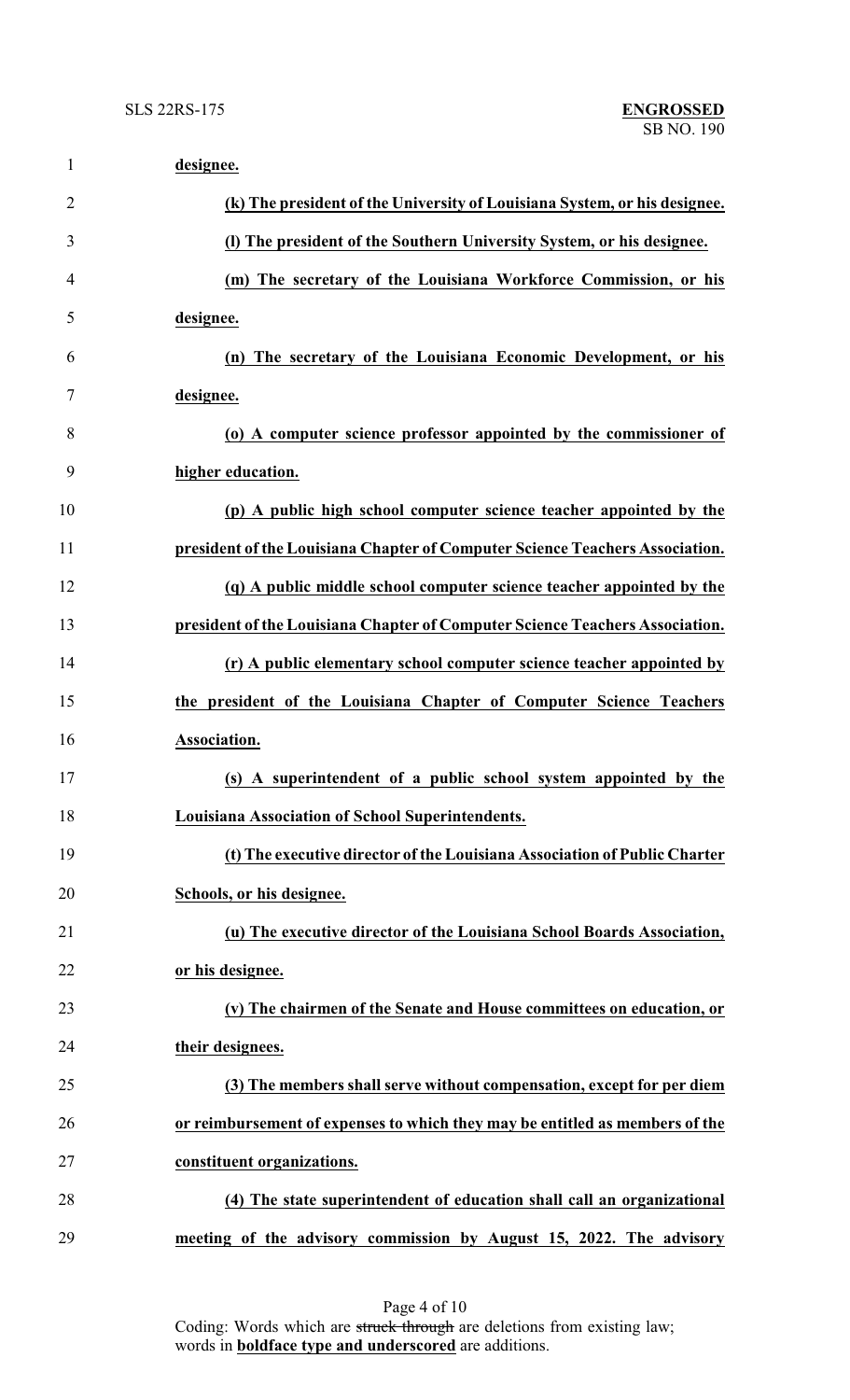| 1              | commission shall elect a chairman and any other officers deemed necessary     |
|----------------|-------------------------------------------------------------------------------|
| $\overline{2}$ | from among the membership at such meeting. Thereafter, the advisory           |
| 3              | commission shall meet upon call of the chairman.                              |
| 4              | (5) A majority of the total membership shall constitute a quorum of the       |
| 5              | advisory commission, and any official action taken by the advisory commission |
| 6              | shall require an affirmative vote of the majority of the quorum present and   |
| 7              | voting.                                                                       |
| 8              | (6) The state Department of Education shall provide staff support for the     |
| 9              | advisory commission.                                                          |
| 10             | (7) The advisory commission shall cease to exist on December 1, 2024,         |
| 11             | unless the State Board of Elementary and Secondary Education provides for the |
| 12             | continued existence of the advisory commission through the board's rules and  |
| 13             | procedures. The board shall inform the Louisiana Law Institute of termination |
| 14             | or continuation of the advisory commission.                                   |
| 15             | B. The commission shall work with:                                            |
| 16             | (1) Public elementary and secondary education administrators and              |
| 17             | teachers to identify the gaps between computer science education services     |
| 18             | currently provided and those needed in both the near- and long-term and       |
| 19             | possible reasons for such gaps.                                               |
| 20             | (2) Faculty members in teacher education programs at postsecondary            |
| 21             | education institutions and current computer science teachers to identify:     |
| 22             | (a) Appropriate computer science education teacher competencies.              |
| 23             | (b) Acceptable approaches for current classroom teachers to develop the       |
| 24             | competencies.                                                                 |
| 25             | (c) Whether there is a need to create professional development programs       |
| 26             | to assist current teachers in developing needed computer science education    |
| 27             | competencies.                                                                 |
| 28             | (d) Methods to recruit and retain computer science teachers.                  |
| 29             | (3) Business leaders and postsecondary education institutions to identify     |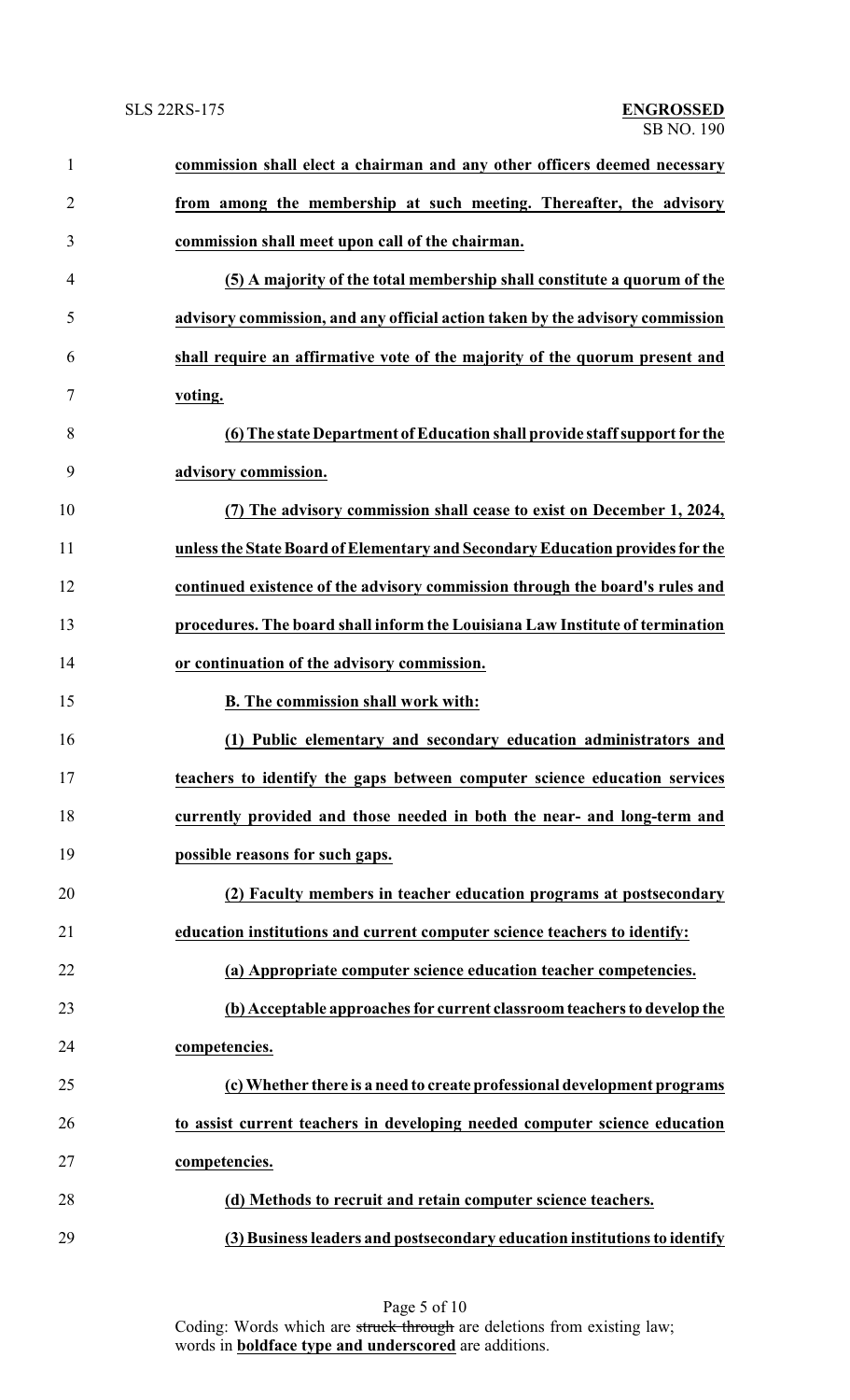| $\mathbf{1}$   | computer science workforce needs and the skills postsecondary students need       |
|----------------|-----------------------------------------------------------------------------------|
| $\overline{2}$ | to successfully navigate postsecondary computer science programs.                 |
| 3              | C. By December 1, 2023, the advisory commission shall provide a report            |
| 4              | the State Board of Elementary and Secondary Education<br>on<br>to                 |
| 5              | recommendations and items to be addressed in a statewide plan for computer        |
| 6              | science. At a minimum, the report shall address the following items:              |
| 7              | (1) State content standards in computer science for grades kindergarten           |
| 8              | through twelve.                                                                   |
| 9              | (2) Coordination of computer science education between elementary and             |
| 10             | secondary schools, postsecondary education institutions, and the workforce.       |
| 11             | (3) Any computer science requirements for high school graduation,                 |
| 12             | postsecondary entrance, and eligibility for the Taylor Opportunity Program for    |
| 13             | Students.                                                                         |
| 14             | Standardized computer science teacher training, including<br>(4)                  |
| 15             | certification requirements, preservice training programs, and professional        |
| 16             | development activities.                                                           |
| 17             | (5) Technical assistance grants to public schools needed for the creation         |
| 18             | and expansion of computer science courses.                                        |
| 19             | (6) Funding strategies for computer science teacher training and                  |
| 20             | expansion of computer science courses offered in public schools.                  |
| 21             | §187.4. State action plan for computer science education                          |
| 22             | The State Board of Elementary and Secondary Education, upon                       |
| 23             | recommendations of the Computer Science Advisory Commission and the state         |
| 24             | Department of Education, shall develop and approve a state action plan for        |
| 25             | computer science education for kindergarten through grade twelve. The state       |
| 26             | action plan shall provide for a comprehensive, integrated plan for providing      |
| 27             | computer science education in Louisiana public schools. The plan shall address    |
| 28             | instructional strategies, guidelines, content standards, and teacher development. |
| 29             | §187.5. Grant program                                                             |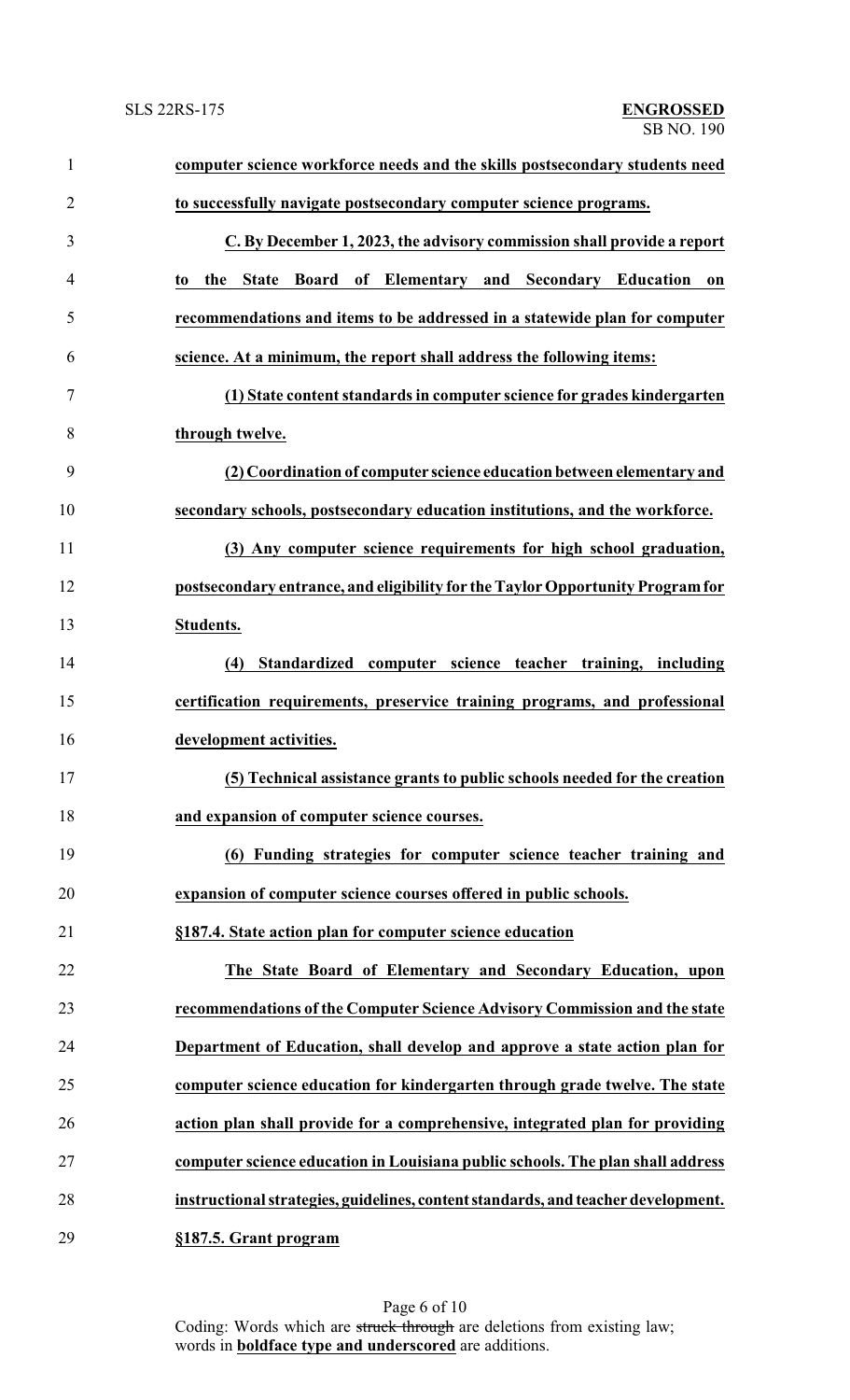| $\mathbf{1}$   | A.(1) The state Department of Education shall establish a program for             |
|----------------|-----------------------------------------------------------------------------------|
| $\overline{2}$ | the award of grants annually to public schools and public school teachers to      |
| 3              | assist in the creation and expansion of computer science courses in public        |
| 4              | schools.                                                                          |
| 5              | (2) The grants may be used for teacher professional development                   |
| 6              | programs, teacher salary supplements, course expansion, and for any other         |
| 7              | purposes approved by the State Board of Elementary and Secondary Education.       |
| 8              | <b>B.</b> The state Department of Education shall:                                |
| 9              | (1) Identify providers of high quality teacher development programs in            |
| 10             | computer science.                                                                 |
| 11             | (2) Identify funding sources for the grant program.                               |
| 12             | (3) Implement a process to solicit and award grants.                              |
| 13             | (4) Adopt rules establishing the specific criteria and guidelines for the         |
| 14             | grant program.                                                                    |
| 15             | §187.6. Computer science education clearinghouse                                  |
| 16             | The state Department of Education shall function as a computer science            |
| 17             | education clearinghouse. The department shall review and recommend                |
| 18             | computer science education resources, maintain a listing of professional          |
| 19             | development courses available for computer science education, and create          |
| 20             | appropriate computer science educational resources.                               |
| 21             | $§187.7.$ Funding                                                                 |
| 22             | The state action plan established pursuant to this Subpart shall be               |
| 23             | implemented upon the appropriation of funds for this purpose.                     |
| 24             | Section 2. R.S. $36:651(F)(7)$ is hereby enacted to read as follows:              |
| 25             | §651. Transfer of boards, commissions, departments, and agencies to Department of |
| 26             | Education; boards, commissions, and agencies within Department of                 |
| 27             | Education                                                                         |
| 28             | $\ast$<br>∗<br>∗                                                                  |
| 29             | F. The following agencies are transferred to and hereafter shall be within the    |

Page 7 of 10 Coding: Words which are struck through are deletions from existing law; words in **boldface type and underscored** are additions.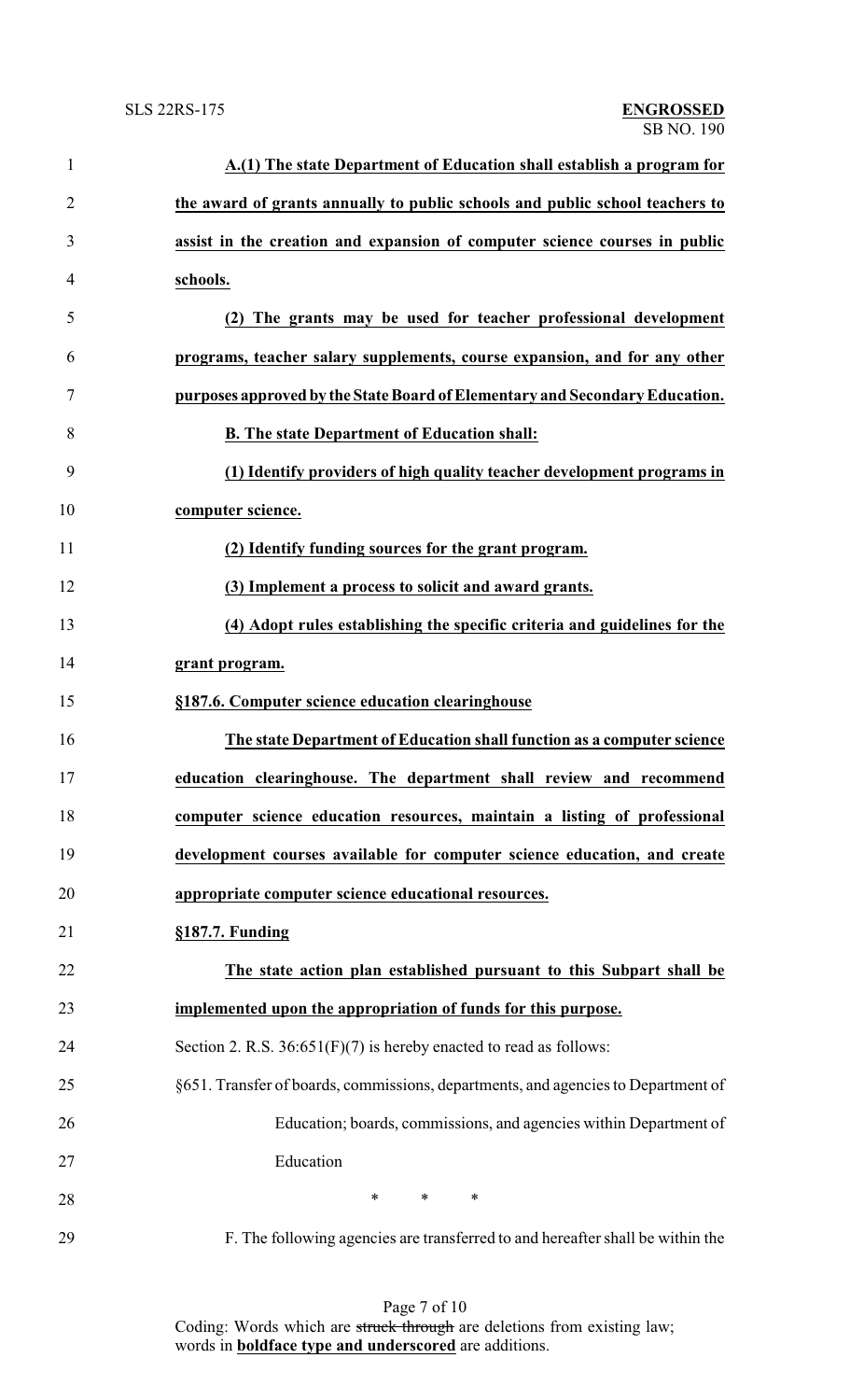| $\mathbf{1}$   | Department of Education as provided in R.S. 36:901 et seq.:                                   |
|----------------|-----------------------------------------------------------------------------------------------|
| 2              | $\ast$<br>$\ast$<br>∗                                                                         |
| 3              | The Computer Science Education Advisory Commission (R.S.                                      |
| $\overline{4}$ | $17:187.3$ ).                                                                                 |
| 5              | $\ast$<br>$\ast$<br>$\ast$                                                                    |
| 6              | Section 3. This Act shall become effective upon signature by the governor or, if not          |
| 7              | signed by the governor, upon expiration of the time for bills to become law without signature |
| 8              | by the governor, as provided by Article III, Section 18 of the Constitution of Louisiana. If  |
| 9              | verticed by the governor and subsequently approved by the legislature, this Act shall become  |
| 10             | effective on the day following such approval.                                                 |

The original instrument and the following digest, which constitutes no part of the legislative instrument, were prepared by Cheryl Serrett.

### DIGEST SB 190 Engrossed 2022 Regular Session Hewitt

Proposed law provides for legislative findings and intent relative to a computer science education action plan.

Proposed law establishes a Computer Science Education Advisory Commission (commission) to provide recommendations to the State Board of Elementary and Secondary Education (BESE), through the state Department of Education (DOE), for the development and implementation of the state action plan. Proposed law provides that the members shall serve without compensation, except for per diem or expense reimbursement as provided by their constituent organizations.

Proposed law requires the state superintendent of education to call the first meeting of the advisory commission no later than August 15, 2022. Proposed law terminates the advisory commission on December 1, 2024, unless BESE provides for the continued existence of the advisory commission through board rules and procedures.

Proposed law provides that the DOE shall provide staff support for the advisory commission.

Proposed law provides for the advisory commission to work with:

- (1) Public elementary and secondary education administrators and teachers to identify the gaps between computer science education services currently provided and those needed in both the near- and long-term and possible reasons for such gaps.
- (2) Faculty members of teacher education programs at postsecondary education institutions and the Board of Regents to identify:
	- (a) Computer science teacher education competencies.
	- (b) Acceptable approaches for current classroom teachers to develop the competencies for teaching computer science.

## Page 8 of 10

Coding: Words which are struck through are deletions from existing law; words in **boldface type and underscored** are additions.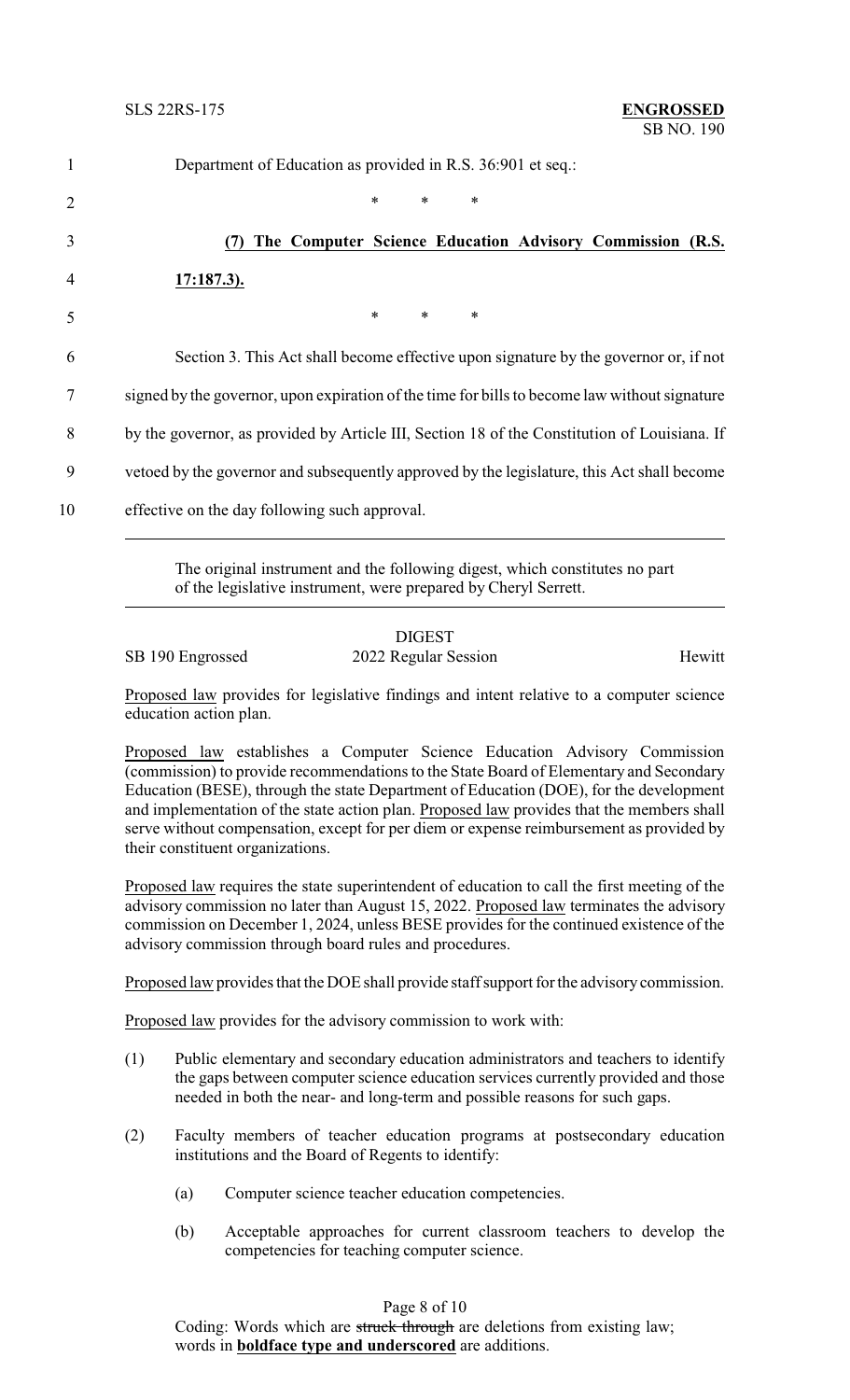- (c) Any need to create professional development programs to assist current teachers in developing needed competencies.
- (d) Methods to recruit and retain computer science teachers.
- (3) Business leaders and postsecondary education institutions to identify computer science workforce needs and skills needed to succeed in postsecondary computer science programs.

Proposed law requires the advisory commission to provide a report to BESE by Dec. 1, 2023, on recommendations and items to be addressed in a statewide computer science plan.

Proposed law provides the report shall, at a minimum, address the following items:

- (1) State content standards in computer science for grades kindergarten through twelve.
- (2) Coordination of computer science education among elementary and secondary schools, postsecondary education institutions, and the workforce.
- (3) Any computer science requirements for high school graduation, postsecondary entrance, and eligibility for the Taylor Opportunity Program for Students.
- (4) Standardized computer science teacher training, includingcertification requirements, preservice training programs, and professional development activities.
- (5) Technical assistance grants to public school systems for the creation and expansion of computer science courses.
- (6) Funding strategies for computer science teacher training and expansion of computer science courses offered in public schools.

Proposed law requires BESE, upon recommendations of the advisory commission and DOE, to develop and approve a state action plan for computer science education for kindergarten through grade twelve.

Proposed law requires the state action plan to provide for a comprehensive, integrated plan that include instructional strategies, guidelines, content standards, and teacher development.

Proposed law provides for a grant program to award grants annually to public schools and public school teachers to assist in the expansion of computer science courses in public schools. Allows the grants to be used for teacher professional development programs, teacher salary supplements, and course expansion.

Proposed law requires DOE to function as a computer science education clearinghouse. In this role, the DOE shall review and recommend computer science education resources, maintain a listing of professional development courses available for computer science education; and create computer science educational resources.

Proposed law requires the state action plan established to be implemented upon the appropriation of funds for this purpose.

Effective upon signature of the governor or lapse of time for gubernatorial action.

(Adds R.S. 17:187.1-187.7 and R.S. 36:651(F)(7))